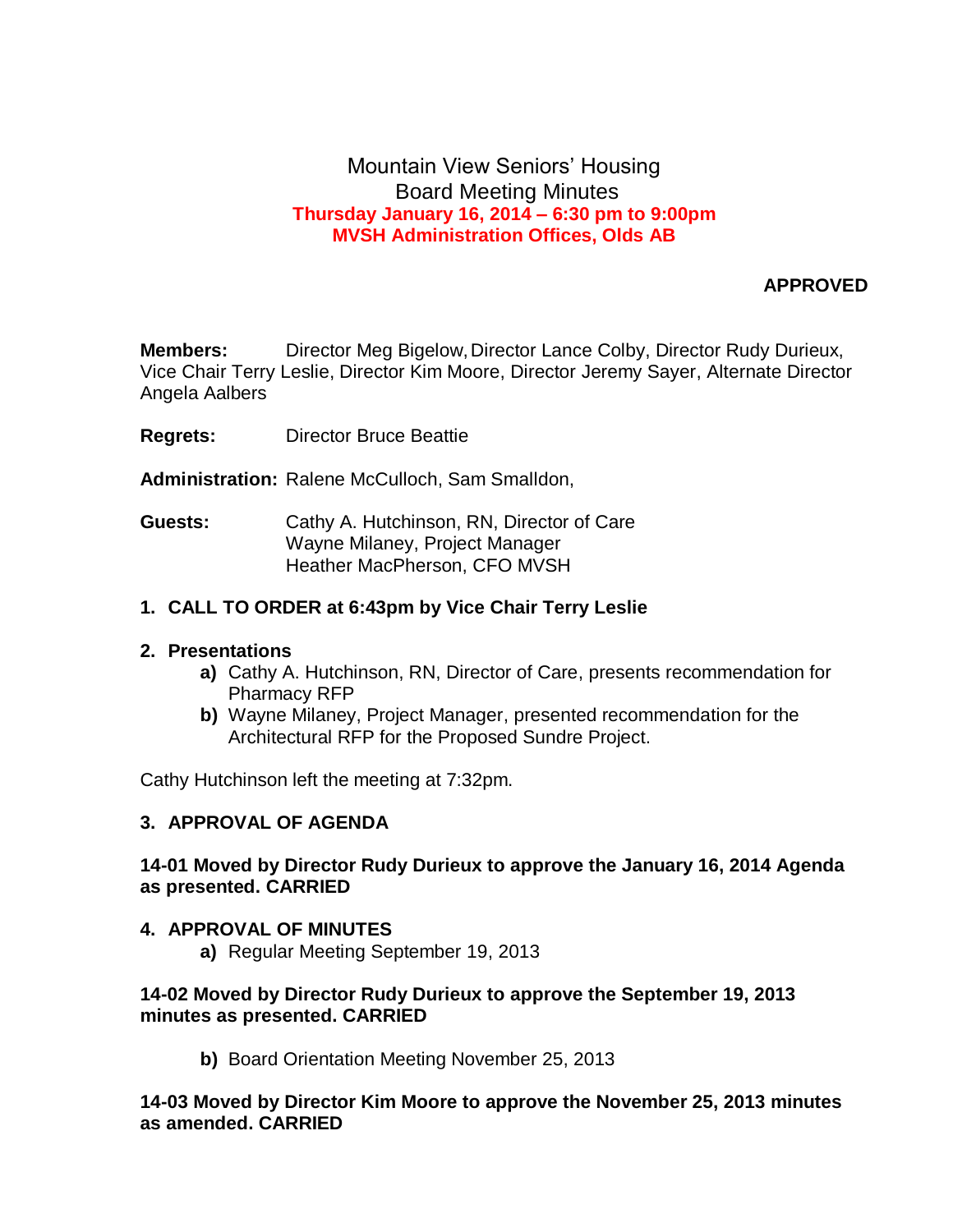# **5. BUSINESS ARISING FROM MINUTES**

**a)** Governance Proposal – Unanimous Member Agreement (UMA) - Sam Smalldon presented the update. Move to pending until it comes up.

## **14-04 Moved by Director Kim Moore to accept Governance Proposal- Unanimous Member Agreement as information. CARRIED**

## **6. NEW BUSINESS**

- **a)** Board Planning Session- Sam Smalldon presented the information. Sam to send out a survey to pick a date.
- **b)** Communication Policy- Sam Smalldon presented the information.

# **14-05 Moved by Director Rudy Durieux to direct Sam to go out a get a Draft Communication Policy and bring back to the Board. CARRIED**

**c)** RFP – Pharmacy Services- recommendation given during presentations.

## **14-06 Moved by Director Meg Bigelow to approve the RFP recommendation for the Pharmacy Services to Remedy RX. CARRIED**

**d)** RFP – Architectural Design for Sundre Project

### **14-07 Moved by Director Rudy Durieux to hear the Building and Finance Committee Reports next followed by the RFP- Architectural Design for the Sundre Project. CARRIED**

### **7. COMMITTEE REPORTS**

- **a)** Building Committee last met December 18, 2013 and January 15, 2014. Director Lance Colby presented the report.
- **b)** Finance Committee- last met January 16, 2014. Director Jeremy Sayer presented the report.

**14-08 Moved by Director Jeremy Sayer to approved the RFP Architectural Design for Sundre Project to IBI Architect. CARRIED**

**14-09 Moved by Director Jeremy Sayer to direct Sam Smalldon to start negotiations with IBI and bring back a contract to the Board for approval. CARRIED.**

**14-10 Moved by Director Lance Colby to direct Sam Smalldon to negotiate an advance for the Sundre Project with the Credit Union to bring back to the Board for approval. CARRIED**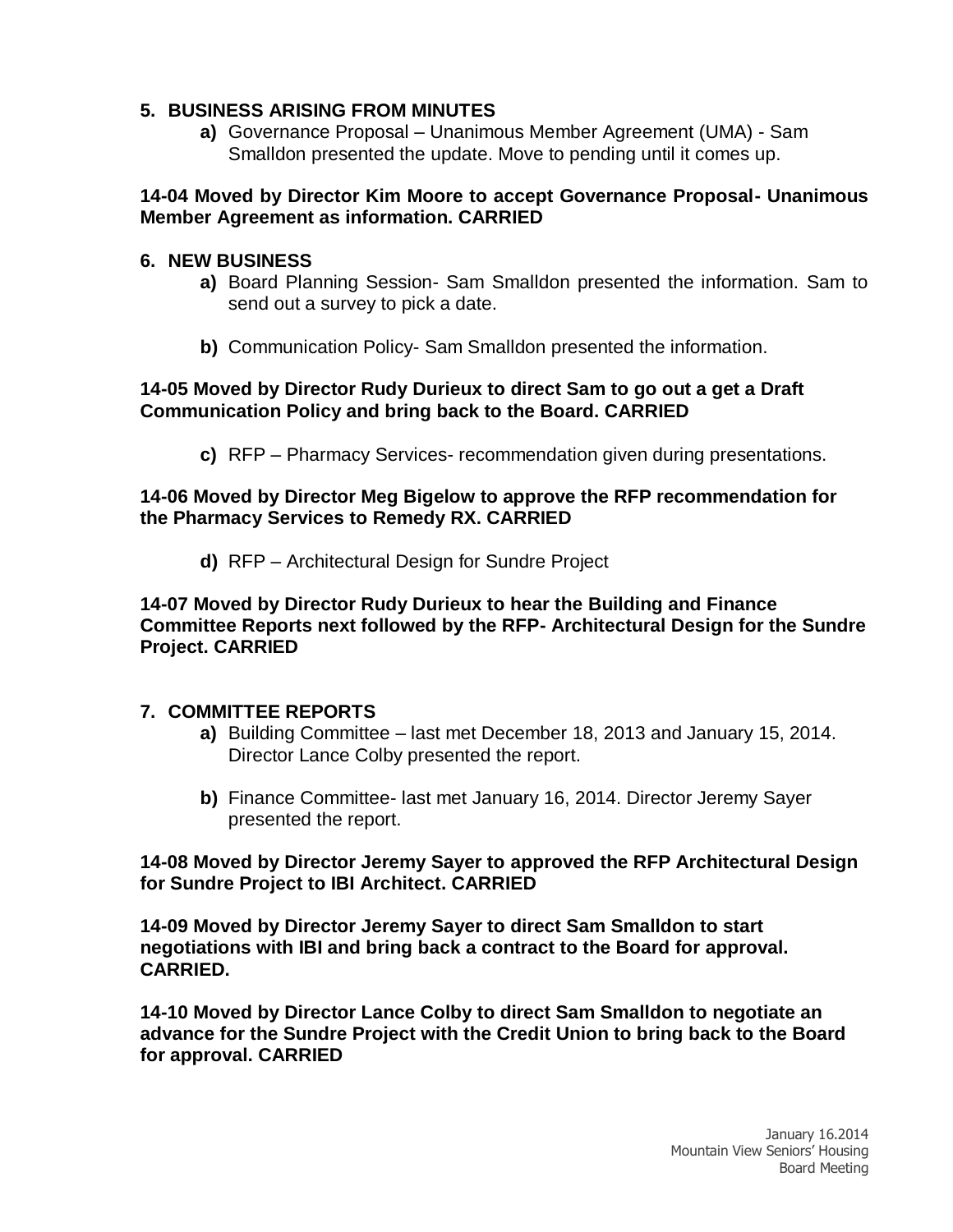At the time when we do the Sundre project that we segregate the funds for the Sundre project separate from the Operating account.

# **14-11 Moved by Director Jeremy Sayer to direct Sam Smalldon to spend the money on a risk assesment for the Sundre Project as a project cost. CARRIED**

# **6. NEW BUSINESS**

**c)** Construction Management Model for Sundre Project – CAO Sam Smalldon presented the information.

# **14-12 Moved by Director Kim Moore to accept the Construction Management Model as presented for the Sundre Project. CARRIED**

**14-13 Moved Director Kim Moore to direct Sam Smalldon to run a RFP to obtain and bring back a recommendation for a Construction Management Partner for the Sundre Project. CARRIED**

**d)** Sundre Project Timelines- Sam Smalldon to revamp the timeline.

Board directs Sam Smalldon to bring back a new timeline.

# **7. COMMITTEE REPORTS**

 **e)** Personnel Committee- last met April 18, 2013- it will meet in February for the first time.

*Wayne Milaney left the meeting at 8:42pm and returned at 8:43pm*.

 **f)** MVHF Report – last met January 15, 2014- Treasurer Sam Smalldon presented the report.

- **8. CHAIRMAN'S REPORT-** No report to give.
- **9. CAO's REPORT** (written report on Share Point) Sam Smalldon presented his report.

# **14-14 Moved by Director Rudy Durieux to accept the CAO's report as information. CARRIED**

# **10.POLICY REVIEW –** Sam Smalldon presented the information.

- **a)** Board Policies
- **b)** Administration Policies
- **c)** Health Policies

## **14-15 Moved by Director Rudy Durieux to accept the Policy Review update as information. CARRIED**